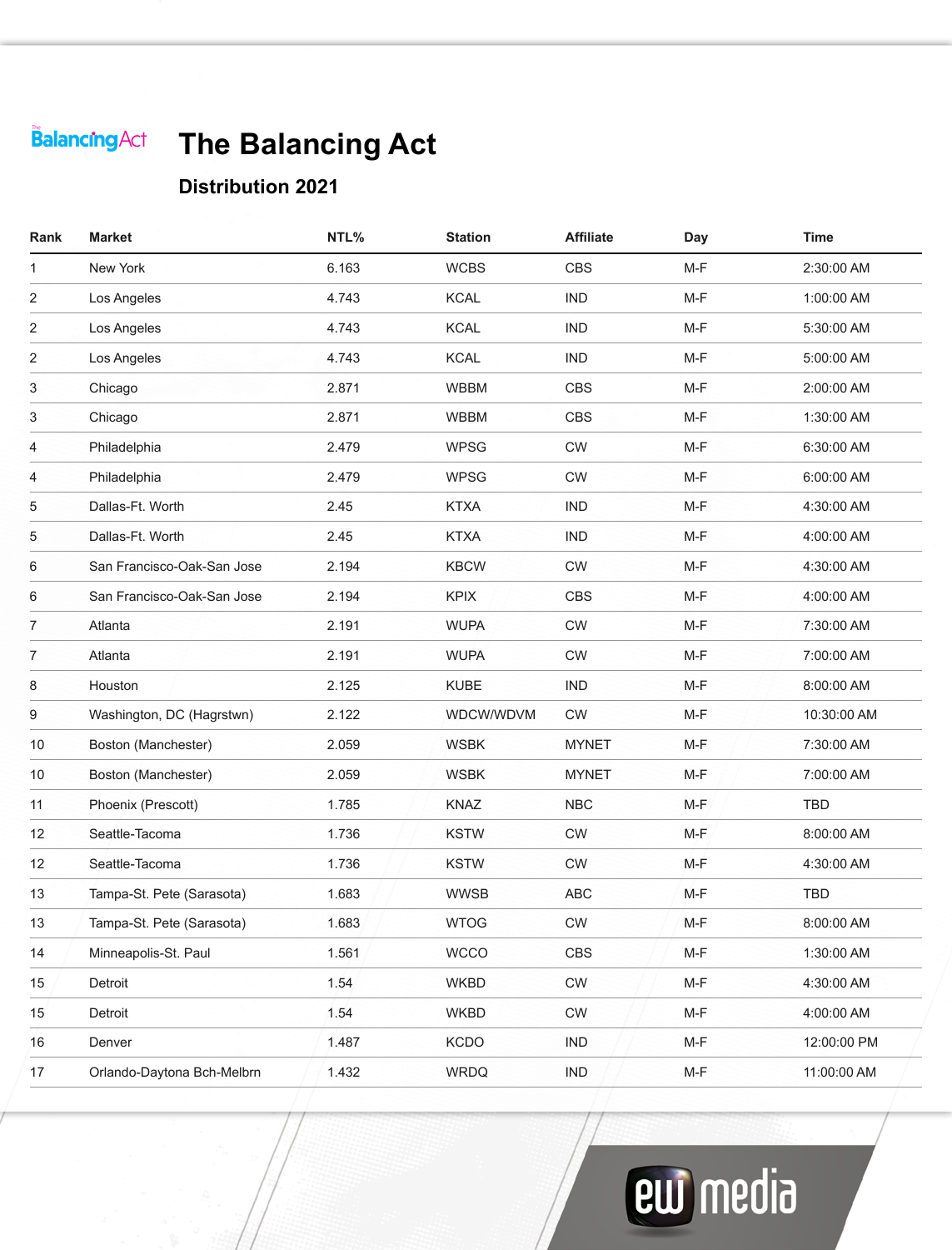# **The Balancing Act**

#### **Distribution 2021**

| Rank | <b>Market</b>              | NTL%  | <b>Station</b>   | <b>Affiliate</b> | Day   | <b>Time</b> |
|------|----------------------------|-------|------------------|------------------|-------|-------------|
| 18   | Miami-Ft. Lauderdale       | 1.4   | <b>WBFS</b>      | <b>MYNET</b>     | M-F   | 6:00:00 AM  |
| 19   | Cleveland-Akron (Canton)   | 1.25  | <b>WMFD</b>      | <b>IND</b>       | $M-F$ | <b>TBD</b>  |
| 20   | Sacramnto-Stkton-Modesto   | 1.207 | <b>KMAX</b>      | <b>CW</b>        | M-F   | <b>TBD</b>  |
| 21   | Portland, OR               | 1.088 | <b>KGWZ</b>      | <b>IND</b>       | $M-F$ | <b>TBD</b>  |
| 22   | Charlotte                  | 1.067 | <b>WSOC</b>      | <b>ABC</b>       | M-F   | 3:00:00 AM  |
| 23   | St. Louis                  | 1.025 | KNLC             | <b>METV</b>      | $M-F$ | <b>TBD</b>  |
| 24   | Raleigh-Durham (Fayetvlle) | 1.023 | <b>WRDC</b>      | <b>TBD</b>       | $M-F$ | 3:00:00 AM  |
| 25   | Indianapolis               | 0.978 | <b>WHMB</b>      | <b>IND</b>       | M-F   | 7:00:00 AM  |
| 26   | Pittsburgh                 | 0.964 | <b>WPCW</b>      | <b>CW</b>        | $M-F$ | 3:30:00 AM  |
| 27   | San Diego                  | 0.936 | KFMB-2           | <b>CW</b>        | $M-F$ | 6:00:00 AM  |
| 28   | <b>Baltimore</b>           | 0.934 | WJZ              | <b>CBS</b>       | M-F   | 2:00:00 AM  |
| 29   | Nashville                  | 0.912 | <b>WLLC</b>      | <b>IND</b>       | M-F   | 8:30:00 AM  |
| 30   | Salt Lake City             | 0.91  | <b>KUPX</b>      | <b>TBD</b>       | M-F   | 2:00:00 AM  |
| 31   | San Antonio                | 0.853 | <b>KENS</b>      | <b>CBS</b>       | $M-F$ | 1:00:00 AM  |
| 32   | Hartford & New Haven       | 0.829 | <b>WCTX</b>      | <b>MYNET</b>     | $M-F$ | 3:00:00 AM  |
| 33   | Columbus, OH               | 0.826 | <b>WCSN</b>      | <b>IND</b>       | M-F   | 9:00:00 AM  |
| 34   | Kansas City                | 0.815 | <b>KCTV/KMCI</b> | <b>CBS</b>       | $M-F$ | 7:30:00 AM  |
| 36   | Cincinnati                 | 0.766 | <b>WSTR</b>      | <b>MYNET</b>     | M-F   | 3:00:00 AM  |
| 37   | Milwaukee                  | 0.762 | WVTV/EVTV        | <b>MYNET</b>     | M-F   | 8:00:00 AM  |
| 38   | Austin                     | 0.755 | <b>KVUE</b>      | <b>ABC</b>       | $M-F$ | 3:00:00 AM  |
| 40   | Las Vegas                  | 0.689 | <b>KGNG</b>      | <b>IND</b>       | M-F   | 8:00:00 AM  |
| 41   | Grand Rapids-Kalmzoo-B.Crk | 0.646 | <b>WMGK</b>      | <b>IND</b>       | $M-F$ | 3:00:00 AM  |
| 42   | Harrisburg-Lncstr-Leb-York | 0.639 | <b>WPMT</b>      | <b>FOX</b>       | M-F   | <b>TBD</b>  |
| 43   | Jacksonville               | 0.626 | <b>WOXT</b>      | <b>IND</b>       | M-F   | 8:30:00 AM  |
| 44   | Oklahoma City              | 0.625 | <b>KSBI</b>      | <b>MYNET</b>     | M-F   | 7:00:00 AM  |
| 46   | Norfolk-Portsmth-Newpt Nws | 0.6   | W24EC            | <b>TBD</b>       | $M-F$ | 8:30:00 AM  |
| 47   | Greensboro-H.Point-W.Salem | 0.593 | <b>WMYV/WCWG</b> | <b>MYNET</b>     | M-F   | 6:30:00 AM  |
| 49   | Louisville                 | 0.576 | WMYO/WKYI        | <b>IND</b>       | M-F   | 9:00:00 AM  |
|      |                            |       |                  |                  |       |             |

# **ew** media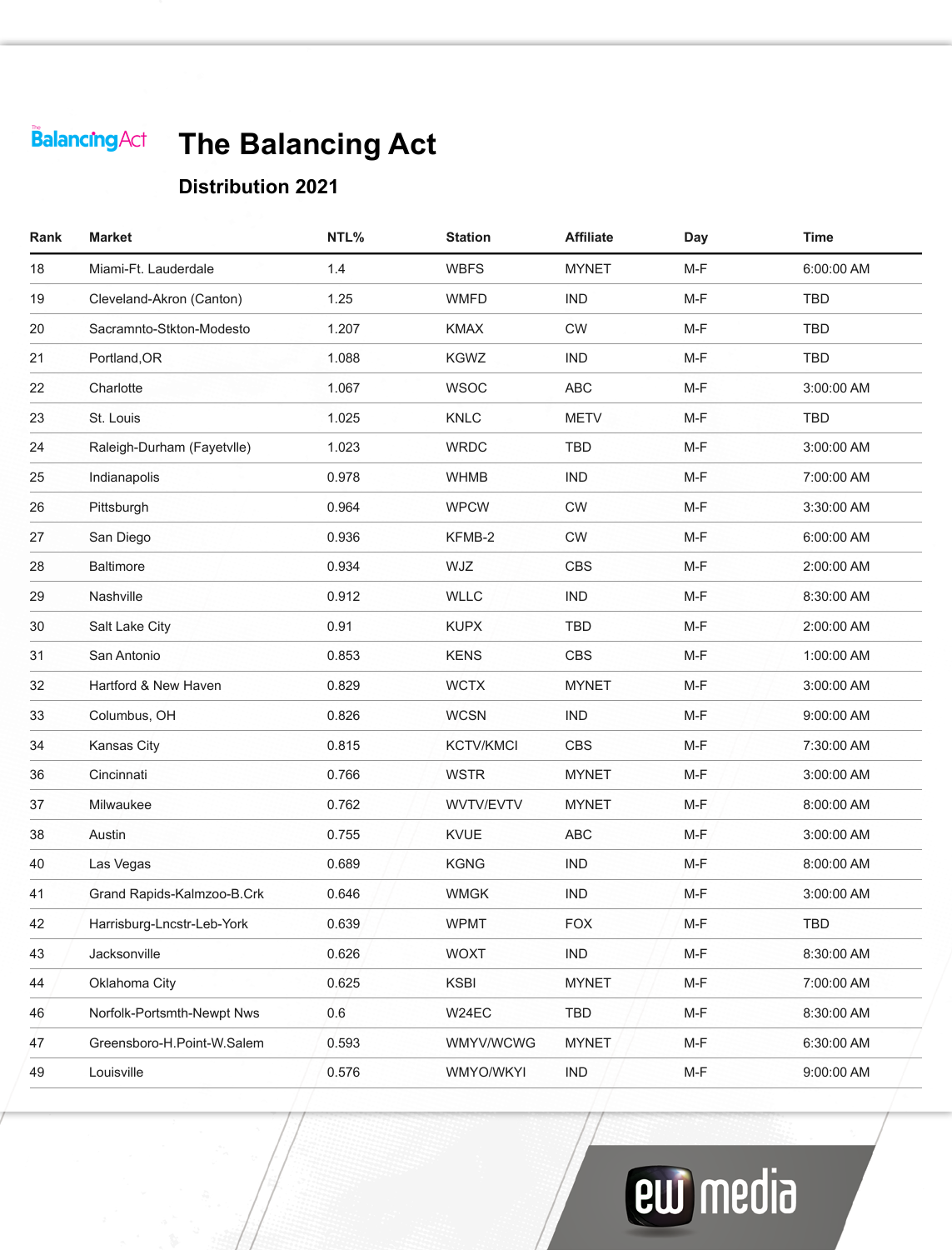# **The Balancing Act**

#### **Distribution 2021**

| Rank | <b>Market</b>              | NTL%  | <b>Station</b>   | <b>Affiliate</b> | Day   | <b>Time</b> |
|------|----------------------------|-------|------------------|------------------|-------|-------------|
| 50   | New Orleans                | 0.549 | <b>WHNO</b>      | <b>IND</b>       | M-F   | 7:00:00 AM  |
| 51   | Memphis                    | 0.512 | <b>WBII</b>      | <b>IND</b>       | $M-F$ | 7:00:00 AM  |
| 53   | <b>Buffalo</b>             | 0.507 | WIVB/WNLO        | <b>CBS</b>       | $M-F$ | 7:00:00 AM  |
| 54   | Ft. Myers-Naples           | 0.503 | <b>WXCW</b>      | <b>CW</b>        | M-F   | 7:30:00 AM  |
| 57   | Mobile-Pensacola (Ft Walt) | 0.483 | <b>WVNA</b>      | <b>IND</b>       | $M-F$ | 9:00:00 AM  |
| 58   | Wilkes Barre-Scranton-Hztn | 0.473 | <b>WSWB</b>      | <b>CW</b>        | $M-F$ | 7:00:00 AM  |
| 59   | Little Rock-Pine Bluff     | 0.465 | <b>KTHV</b>      | <b>CBS</b>       | M-F   | 5:00:00 AM  |
| 60   | Albany-Schenectady-Troy    | 0.46  | <b>WFNY</b>      | <b>IND</b>       | M-F   | 8:30:00 AM  |
| 61   | Tulsa                      | 0.457 | <b>KWHB</b>      | <b>IND</b>       | $M-F$ | 8:00:00 AM  |
| 62   | Knoxville                  | 0.443 | <b>WVLR</b>      | <b>IND</b>       | $M-F$ | 9:00:00 AM  |
| 63   | Lexington                  | 0.413 | <b>WBON</b>      | <b>IND</b>       | M-F   | 8:30:00 AM  |
| 64   | Tucson (Sierra Vista)      | 0.397 | <b>KTTU</b>      | <b>MYNET</b>     | M-F   | 4:00:00 AM  |
| 65   | Dayton                     | 0.394 | <b>WRCX</b>      | <b>IND</b>       | M-F   | 11:00:00 AM |
| 66   | Spokane                    | 0.389 | <b>KXLT</b>      | <b>ABC</b>       | M-F   | 3:00:00 AM  |
| 67   | Honolulu                   | 0.384 | <b>KWHE</b>      | <b>IND</b>       | $M-F$ | 7:00:00 AM  |
| 68   | Des Moines-Ames            | 0.378 | <b>KCWI</b>      | <b>CW</b>        | $M-F$ | 5:00:00 AM  |
| 69   | Green Bay-Appleton         | 0.377 | <b>WACY</b>      | <b>IND</b>       | M-F   | 7:30:00 AM  |
| 70   | Wichita-Hutchinson Plus    | 0.37  | <b>KCTU</b>      | <b>TBD</b>       | M-F   | 8:30:00 AM  |
| 76   | Columbia, SC               | 0.349 | <b>WKTC</b>      | <b>IND</b>       | $M-F$ | 7:30:00 AM  |
| 77   | Rochester, NY              | 0.341 | <b>WBGT</b>      | <b>IND</b>       | $M-F$ | 7:00:00 AM  |
| 79   | Huntsville-Decatur (Flor)  | 0.338 | WZDX-2           | <b>MYNET</b>     | M-F   | 7:00:00 AM  |
| 80   | Toledo                     | 0.338 | <b>WUPW</b>      | <b>FOX</b>       | M-F   | 3:00:00 AM  |
| 82   | Colorado Springs-Pueblo    | 0.32  | <b>KSPK</b>      | <b>IND</b>       | $M-F$ | 8:30:00 AM  |
| 83   | Waco-Temple-Bryan          | 0.317 | <b>KAGS</b>      | <b>IND</b>       | M-F   | 2:30:00 AM  |
| 84   | Paducah-Cape Girard-Harsbg | 0.316 | <b>KDKZ</b>      | <b>IND</b>       | M-F   | 3:00:00 AM  |
| 85   | Harlingen-Wslco-Brnsvl-McA | 0.315 | <b>KRGV/WBRZ</b> | <b>ABC</b>       | $M-F$ | 6:30:00 AM  |
| 86   | Shreveport                 | 0.31  | <b>KMSS</b>      | <b>FOX</b>       | M-F   | 8:30:00 AM  |
| 87   | Syracuse                   | 0.309 | WTVU/WONO        | <b>IND</b>       | M-F   | 8:30:00 AM  |
|      |                            |       |                  |                  |       |             |

# **ew** media